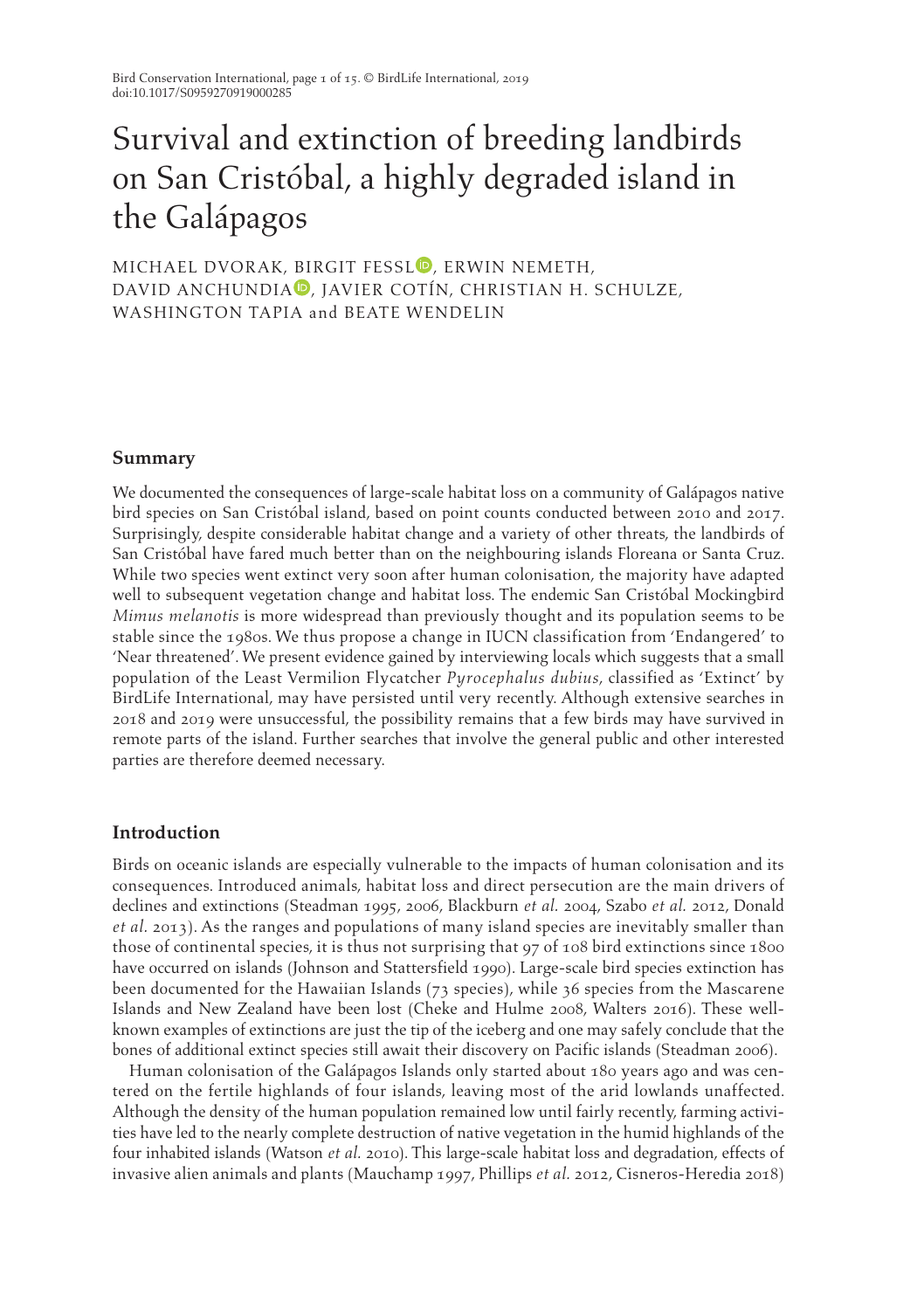as well as direct human persecution have led to significant population declines in endemic plants and animals and even to mass species extinctions, such as in the land snails of the genus *Bulimulus* (Coppois and Wells 1987).

Birds seemed to be less affected and until recently the conservation status of landbirds was considered to be favourable (but see Wiedenfeld and Jiménez-Uzcátegui 2008). Nevertheless, a significant amount of genetic diversity in Darwin's finches has disappeared over the last 100 years (Petren *et al.* 2010) and several populations or subspecies have experienced substantial declines or have become extinct on inhabited islands (Grant *et al.* 2005, Dvorak *et al.* 2012, 2017).

Geologically speaking, San Cristóbal is the oldest island of the archipelago, with a comparatively long history of human occupation and land use. First colonised in 1866, the forests of the transition and humid zones were almost completely replaced by plantations and pastures by the end of the 19<sup>th</sup> century (Hickman 1985). These forests harbored an especially high number of endemic bird taxa: beside the endemic San Cristóbal Mockingbird *Mimus melanotis*, there were unique subspecies of Woodpecker Finch *Camarhynchus pallidus striatipecta*, Small Tree-finch *Camarhynchus parvulus salvini* and Grey Warbler-finch *Certhidea fusca luteola*. The Least Vermilion Flycatcher *Pyrocephalus dubius* was recently raised to full species status (Carmi *et al.* 2016).

The bird fauna of San Cristóbal has never been assessed comprehensively and the conservation status of its landbirds remains largely unknown, apart from some information about the endemic mockingbird (Curry 1989). Following a short visit in April 1996, Vargas (1996) concluded that "populations have apparently been greatly reduced" and "some populations of birds may be on the verge of extinction". Aside from habitat conversion, the invasive parasitic fly *Philornis downsi*, introduced during the late 1960s, represents a new major threat for landbirds as it severely reduces their reproductive success (Fessl *et al.* 2018).

A quantitative survey of the landbirds of San Cristóbal and their habitats was thus a priority in order to clarify their current conservation status (Fessl *et al.* 2017). This paper presents the results of surveys conducted on San Cristóbal during the breeding seasons of 2010 and 2015 to 2019. Our specific aims were to clarify the status of endemic taxa and to compare the results with historical data collected by the Galápagos expedition of the California Academy of Sciences in 1905–1906 (Swarth 1931).

### **Methods**

#### *Study area*

San Cristóbal (Figure 1) is the easternmost island of the Galápagos archipelago and, with an area of 556 km2, is the fifth largest (Snell *et al.* 1996). With approx. 7,100 inhabitants, the island has the second largest human population, most of it located in the coastal town of Puerto Baquerizo Moreno, with about 500 people in smaller settlements and farms in the highlands (INEC 2015). The south-western part of the island consists of a humid highland area  $(84 \text{ km}^2)$ . The transition zone starts at around 80–100 m and ranges up to 500 m on the northern flank, which lies in the rain shadow. On its south-facing slopes the transition zone gradually changes into the humid zone from 250 m upwards. The humid zone covers the uplands up to the summit at 730 m.

The transition zone in the eastern part is dominated by the introduced common guava *Psidium guajava,* whereas the lower-lying southern and western part is dominated by native trees (mainly guayabillo *Psidium galapageium*)*.* The lowlands and low-lying hills are characterised by extremely arid conditions and are covered by dry-zone vegetation, dominated by *Bursera graveolens*, *Croton scouleri, Piscidia carthagenensis* and *Cordea lutea* with very few cacti (*Opuntia megasperma*, *Jasminocereus thouarsii*). In the south-western dry zone, the manzanilla tree *Hippomane mancinella* expands into the transition zone up to 280 m. Bare lava fields occupy a total of 32 km<sup>2</sup>. Apart from a very small area  $(1.3 \text{ km}^2)$  around the crater lake El Junco, the entire humid zone and upper part of the transition zone are currently designated as agricultural zones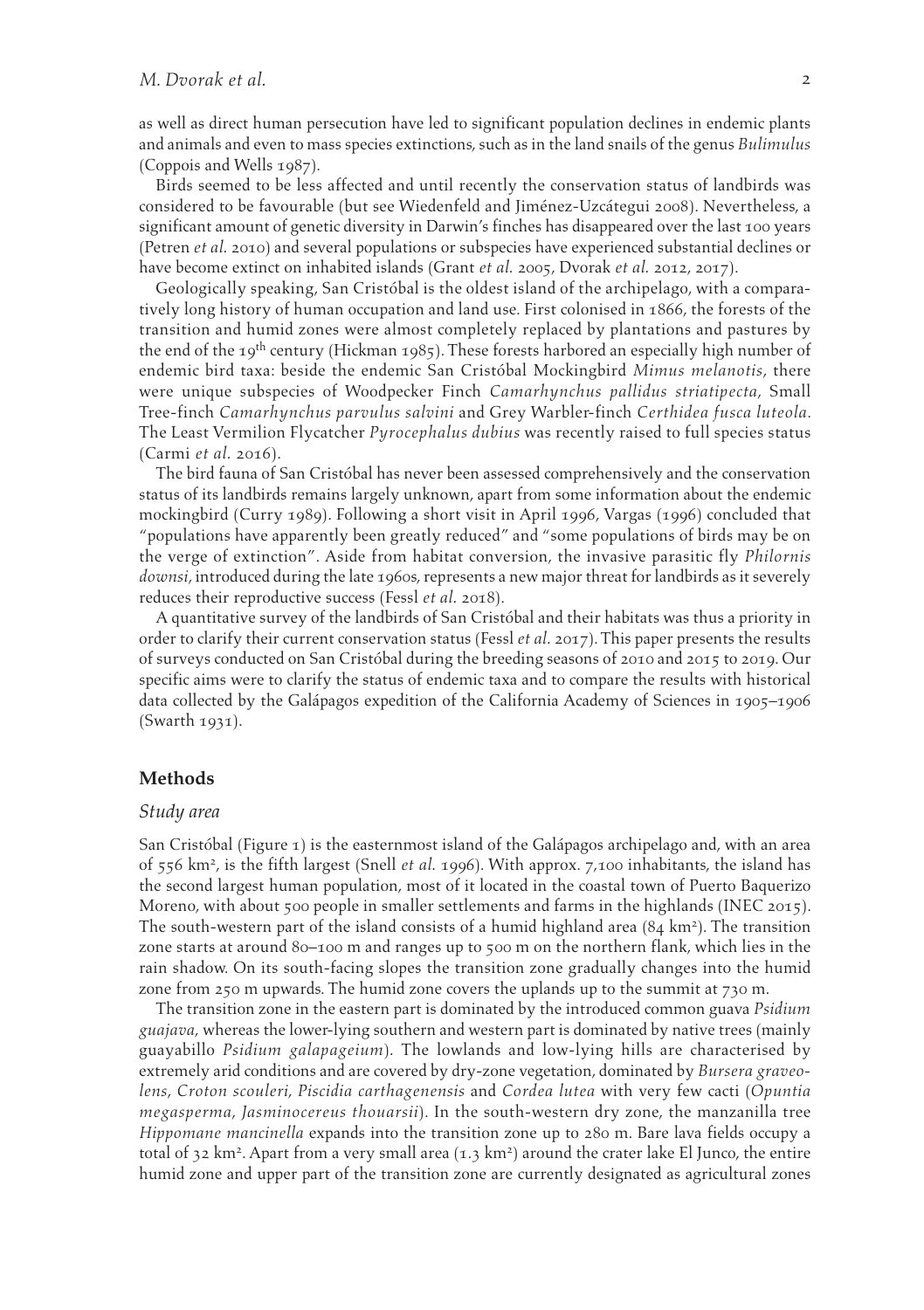

Figure 1. Distribution of survey points where San Cristóbal Mockingbirds were detected (black circles) or not detected (white circles) on San Cristóbal in either 2015 or 2017. Habitat types are represented in various shades of grey.

and private property. The lower reaches up to an altitude of about 300 m of the agricultural zone are heavily farmed (annual cultures, grassland, forest plantations, and pastures), while the higher elevations are largely covered by uniform stands of the introduced common guava, locally interspersed with pastures. Small areas have patches of the native miconia *Miconia robinsoniana.* All the remaining areas are dry and infertile and are part of the Galápagos National Park (see Figure 1).

For point sampling, we divided San Cristóbal into four broad habitat categories (Figure 1). The "Dry zone"  $(394.5 \text{ km}^2)$  corresponds to the dry zone in the dataset of Huttel  $(1986)$ . "Transition forest" (approx.  $44.7 \text{ km}^2$ ) includes all parts of the transition zone not contained in the agricultural zone and therefore still in natural or near-natural state; while some areas in the north-east consist largely of alien species, namely old stands of common guava, blackberry *Rubus niveus* and lantana *Lantana camara*. "Farmland" is situated in the agricultural zone and is actively farmed today  $(49.3 \text{ km}^2)$ . The "Guava-pasture zone"  $(34.7 \text{ km}^2)$  is the upper part of the agricultural zone, from 300 m up to the highest point at 730 m (including the area around El Junco, which is part of the National Park). The spatial delimitation of the guavapasture zone includes the "very humid" zone as defined by Huttel (1986), which was modified according to data from our field surveys. Each location for point counts was assigned to one of these four habitat categories.

### *Bird counts*

Bird counts of all landbird species present were conducted at 461 census points in January or February 2010, 2015 and 2017 during the period of highest song activity of most landbirds,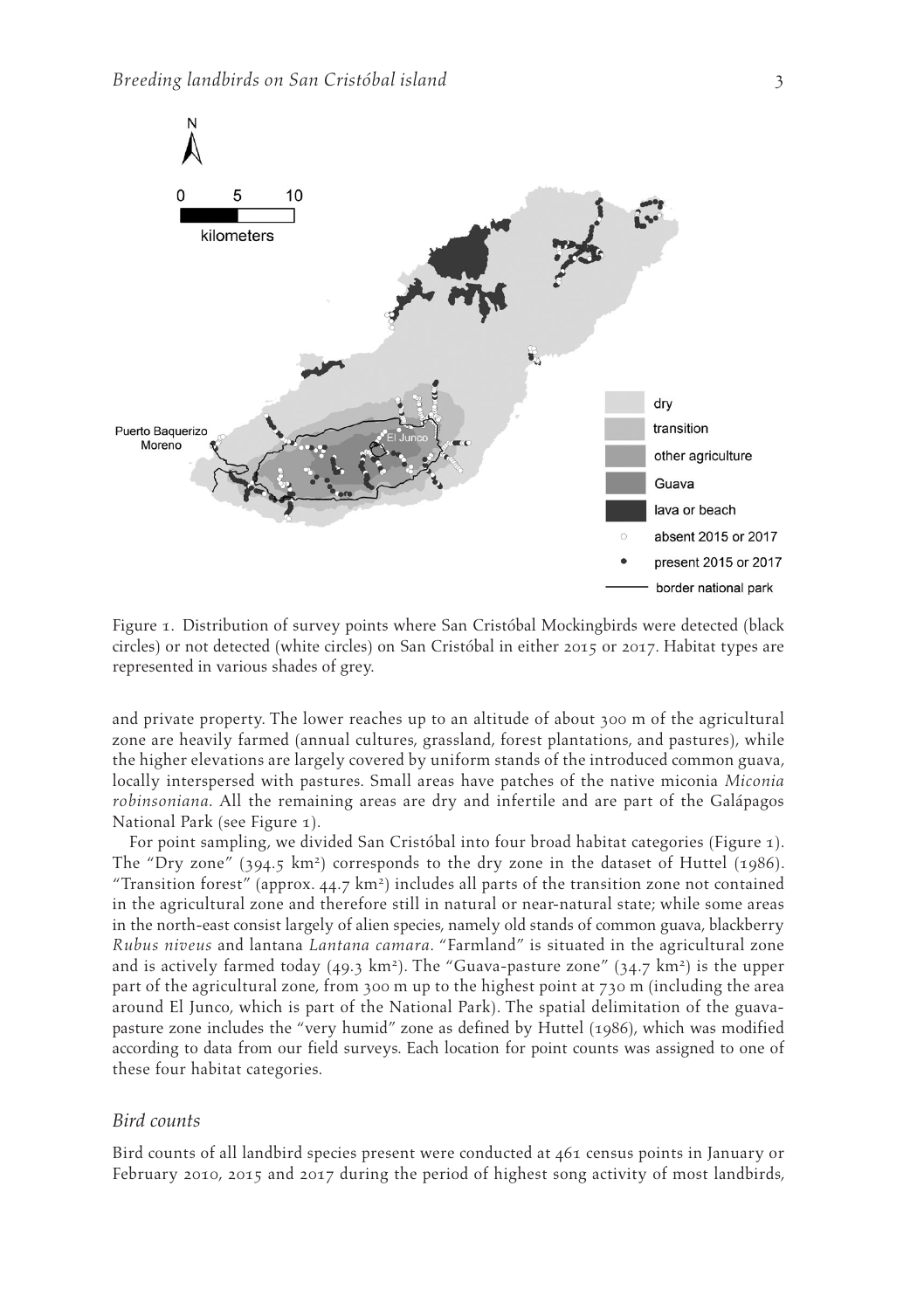corresponding to the breeding season in the Galápagos Archipelago (Table 1). Surveys were carried out in the mornings between 06h00 and 10h30 before conditions became too hot and song activity ceased. All counts were conducted along existing small roads and paths.

Five-minute point counts with distance estimates were used for all quantitative surveys. We measured the distance between observers and birds with laser rangefinders (Nikon Laser 550 and 550a) or estimated it to the nearest 5 m on a scale between 0 and 20 m, and to the nearest 10 m beyond 20 m. If a bird was seen to take flight, the distance to the take-off point was estimated. Flying birds were omitted from the counts. At the start of each year's fieldwork, calibration sessions for song recognition and distance estimation were held by participants. For most species, only singing males were recorded, including duetting pairs for the Galápagos Flycatcher *Myiarchus magnirostris* and calling individuals of the San Cristóbal Mockingbird.

In November 2016, during a Galápagos giant tortoise *Chelonoidis chathamensis* census (organized by WT), 45 observers recorded San Cristóbal Mockingbirds and paid attention to the possible occurrence of Least Vermilion Flycatcher and Galápagos Dove *Zenaida galapagoensis*. The area covered is shown in Figure S<sub>1</sub> in the online Supplementary material.

In July 2016 and January 2018, 54 people from San Cristóbal were interviewed about past and recent sightings of Least Vermilion Flycatchers (DA, BF, EN). Between 25 and 28 January 2018 and 22–26 January 2019, specific searches for the Least Vermilion Flycatcher were conducted in certain parts of the island, where sightings were reported recently or at sites that contain larger areas of suitable habitat. Playbacks of singing males were broadcast for at least two minutes at points, at intervals between 200 and 300 m along survey routes. In total, 392 points were visited during 18 person-days in both years (Figure S1).

#### *Analysis*

Population densities for nine bird species were estimated using the program *Distance v.* 6.2 (Thomas *et al.* 2006). When there were at least 60–80 records, as recommended by Buckland *et al.* (2001), we calculated separate estimates for each of the four habitat categories. The main assumption of *Distance* is that all birds present at an observation point are detected. The program then calculates the number of birds present, but not detected, from the way in which their number varies with distance from the point. To determine the pattern in which detectability declines with distance, we used four separate combinations of key functions and expansions (Buckland *et al.* 2001). The distance data were then grouped into intervals to address the problem of heaping. Up to 10% of the most distant records were truncated to eliminate outliers. The distance bands used differed between species: 20-m intervals for species with loud, far-carrying songs (San Cristóbal Mockingbird, Woodpecker Finch) and 10-m intervals for species with songs of lower volume (all other species). Detection probabilities among zones, years and species were compared using the effective detection radius (EDR), which is the distance at which the probability of detecting an individual further away equals the probability of missing an individual within that

| Year Period                   |    | Number of census points                         |    | Sum of Surveyed by |                  |                                  |
|-------------------------------|----|-------------------------------------------------|----|--------------------|------------------|----------------------------------|
|                               |    | Dry zone Transition zone Farmland Guava-pasture |    |                    | census<br>points |                                  |
| 2010 January 21-26 14         |    |                                                 | 50 | 30                 | 99               | MD, EN                           |
| 2015 February 2-7             | 40 | 35                                              | 39 | 67                 | 181              | MD, EN, BF                       |
| 2015 February 2-7 $5^{\circ}$ |    | 13                                              |    |                    | $63*$            | JC, G. Samaniego,<br>G. Robinson |
| 2017 February 3-5 106         |    | 75                                              |    |                    | 181              | MD, EN, DA, BW, CS               |

Table 1. Number of census points visited during the different survey periods in the four different vegetation zones.

\*At these additional census points, only San Cristóbal Mockingbirds were counted.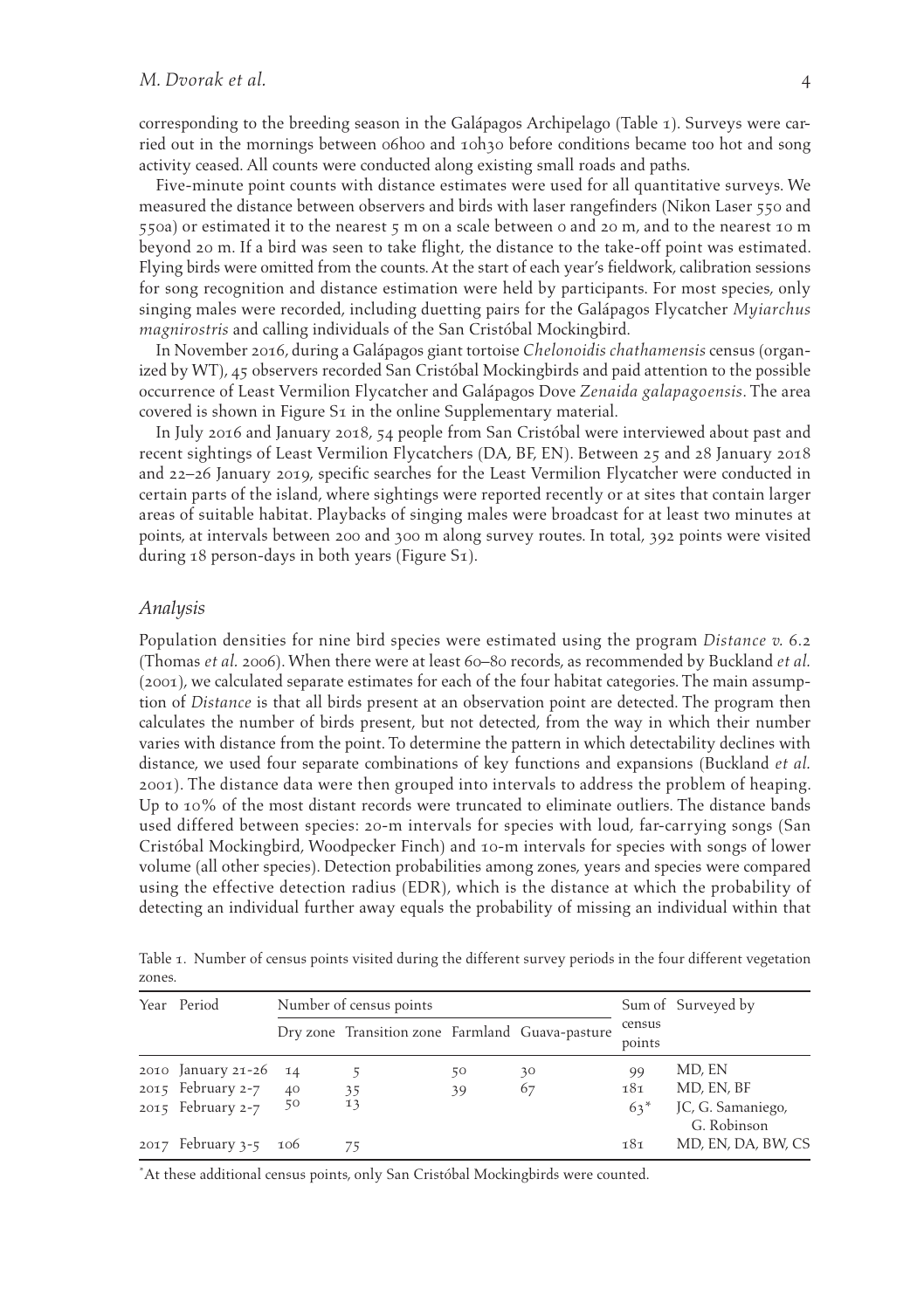radius (Buckland *et al.* 2001). When individuals were approaching the observers (sometimes the case with San Cristóbal Mockingbird and Galápagos Flycatcher), the distances were corrected to the mean detection distance.

Mean densities and 95% CIs were calculated by bootstrapping with 1,000 iterations. The area of each of the four habitat categories was multiplied with calculated densities to obtain population size estimates for different zones. For all species except San Cristóbal Mockingbird and Galápagos Flycatcher, estimated population densities represent the densities of singing males. Despite a possible, but unknown proportion of unpaired males, the final population estimates were expressed as breeding pairs. Territories of the San Cristóbal Mockingbird were sometimes occupied by trios: among 62 territories at three study sites 21 (34%) held trios, while the rest had pairs (Curry 1989). We thus used a correction factor of 0.66 to obtain a more reliable estimate of breeding territories.

Population estimates for farmland and guava-pasture were based on data from 2015; estimates for dry and transition zones were based on combined data from 2015 and 2017. Occupancy rate was the percentage of points where a given species was counted. For the farmland and guavapasture we had enough point counts (80 in 2010 and 107 in 2015) to test the influence of a year. For each species we analysed the effect of a year on the number of birds counted in the farmland and guava-pasture zones using a generalized linear model with a Poisson error distribution. In each model, year (2010 and 2015) and habitat (farmland, guava-pasture) were used as predictors. For statistical analyses, we used R 3.3.2. (R Core Team 2017).

## **Results**

During point counts we detected  $14$  landbird species (Table 2). For nine species we obtained enough data to calculate breeding densities (Figure 2) and estimate population sizes (Table 3). Least Vermilion Flycatcher, Galápagos Rail *Laterallus spilonotus* and Galápagos Hawk *Buteo galapagoensis* were not recorded (Table 2).

Table 2. Total number of bird observations, average observations/point and percentage of all birds counted in 2010, 2015 and 2017, starting with the most frequent bird species. For comparison, the number of specimens collected (and the percentage of all birds collected) during the expedition of the California Academy of Science in 1905-1906 is given.  $E =$  endemic,  $N =$  native and  $I =$  introduced.

|                                                  | 2010, 2015, 2017          |               |           |        | 1905-1906     |  |  |
|--------------------------------------------------|---------------------------|---------------|-----------|--------|---------------|--|--|
| Species                                          | Number of<br>observations | Observ./point | $\%$      | N      | $\frac{0}{0}$ |  |  |
| Small Ground-finch E Geospiza fuliginosa         | 1148                      | 1.98          | 22.98 155 |        | 19.35         |  |  |
| Yellow Warbler N Setophaga petechial             | 1145                      | 1.98          | 22.92     | 71     | 8.86          |  |  |
| Grey Warbler-finch E Certhidea fusca             | 761                       | 1.31          | 15.24     | 51     | 6.37          |  |  |
| Small Tree-finch E Camarhynchus parvulus         | 683                       | 1.18          | 13.67     | 116    | 14.48         |  |  |
| San Cristobal Mockingbird E Mimus melanotis      | 320                       | 0.55          | 6.41      | 133    | 16.60         |  |  |
| Woodpecker Finch E Camarhynchus pallidus         | 270                       | 0.47          | 5.41      | 10     | 1.25          |  |  |
| Medium Ground-finch E Geospiza fortis            | 268                       | 0.46          | 5.37      | 94     | 11.74         |  |  |
| Galápagos Flycatcher E Myiarchus magnirostris    | 177                       | 0.31          | 3.54      | 27     | 3.37          |  |  |
| Smooth-billed Ani I Crotophaga ani               | 133                       | 0.23          | 2.66      | Absent |               |  |  |
| Vegetarian Finch E Platyspiza crassirostris      | 47                        | 0.08          | 0.94      | 26     | 3.25          |  |  |
| Dark-billed Cuckoo N Coccyzus melacoryphus       | 23                        | 0.04          | 0.46      | 15     | 1.87          |  |  |
| Paint-billed Crake N Neocrex erythrops           | 11                        | 0.02          | 0.22      | Absent |               |  |  |
| Common Cactus-finch E Geospiza scandens          | 9                         | 0.02          | 0.18      | 6      | 0.75          |  |  |
| Galápagos Dove E Zenaida galapagoensis           | Single observations       |               |           | 3      | 0.37          |  |  |
| Least Vermilion Flycatcher E Pyrocephalus dubius | Absent                    |               |           | 94     | 11.74         |  |  |
| Galápagos Rail E Laterallus spilonotus           | Absent*                   |               |           | Absent |               |  |  |
| Galápagos Hawk E Buteo galapagoensis             | Absent                    |               |           | 1      |               |  |  |

\*One typical vocal response to playback calls in 1987 by D. Rosenberg (pers. comm).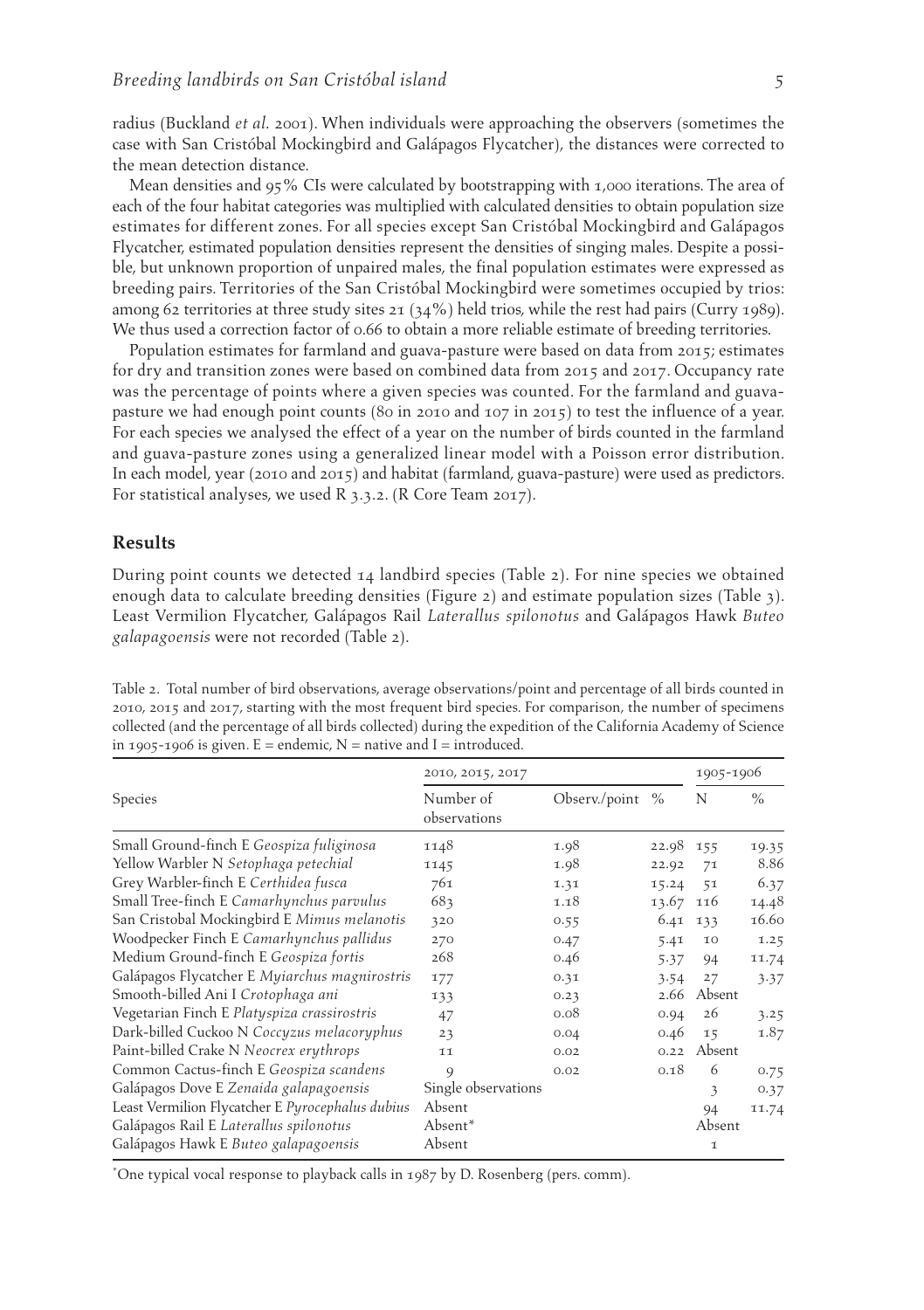

Figure 2. Density estimates (singing males = territories/ha) for nine bird species and four ecological zones on San Cristóbal determined using the program Distance 6.2. For each species and zone, average density values  $\pm$  95% confidence intervals are provided. The humid farmland zone and guava pasture were counted both in 2010 and 2015, while combined values from counts in 2015 and 2017 are given for the dry zone and the transition zone. Exceptions are the Woodpecker Finch and the Vegetarian Finch, for which data is only available from 2017 for the dry zone and from 2015 for the transition zone. Species abbreviations: Small Ground-finch = SGF, Medium Ground-finch = MGF, Small Tree-finch = STF, Woodpecker Finch = WP, Grey Warbler-finch = WF, Vegetarian Finch = VEG, Yellow Warbler = YW, Galápagos Flycatcher = GFLY, San Cristóbal Mockingbird = MOB.

### *Threatened species*

Three breeding birds of San Cristóbal are included in one of the Red List threatened categories (IUCN 2012). The Least Vermilion Flycatcher is classified as 'Extinct' and was not found during our surveys, nor during giant tortoise monitoring or specific searches (see Figure 1 and Figure S1). Interviews with residents showed that most people under the age of  $25$  did not even know about its occurrence in San Cristóbal, while 27 people older than 40 could name specific sites. This eye-catching bird was apparently still widespread in the 1970s and observed from the coast up to the highlands, including villages. In the 1980s reports became less frequent; one interviewee mentioned a significant decrease after the El Niňo event of 1982/83. During the 1990s and up to around 2010, the number of reports further declined, suggesting that the species became very rare during these decades (Table S1). Surprisingly, in 2016 a reliable report from a farm became known and was confirmed during interviews in January 2018. However, during our specific searches in January 2018 and 2019 we failed to locate any surviving individuals.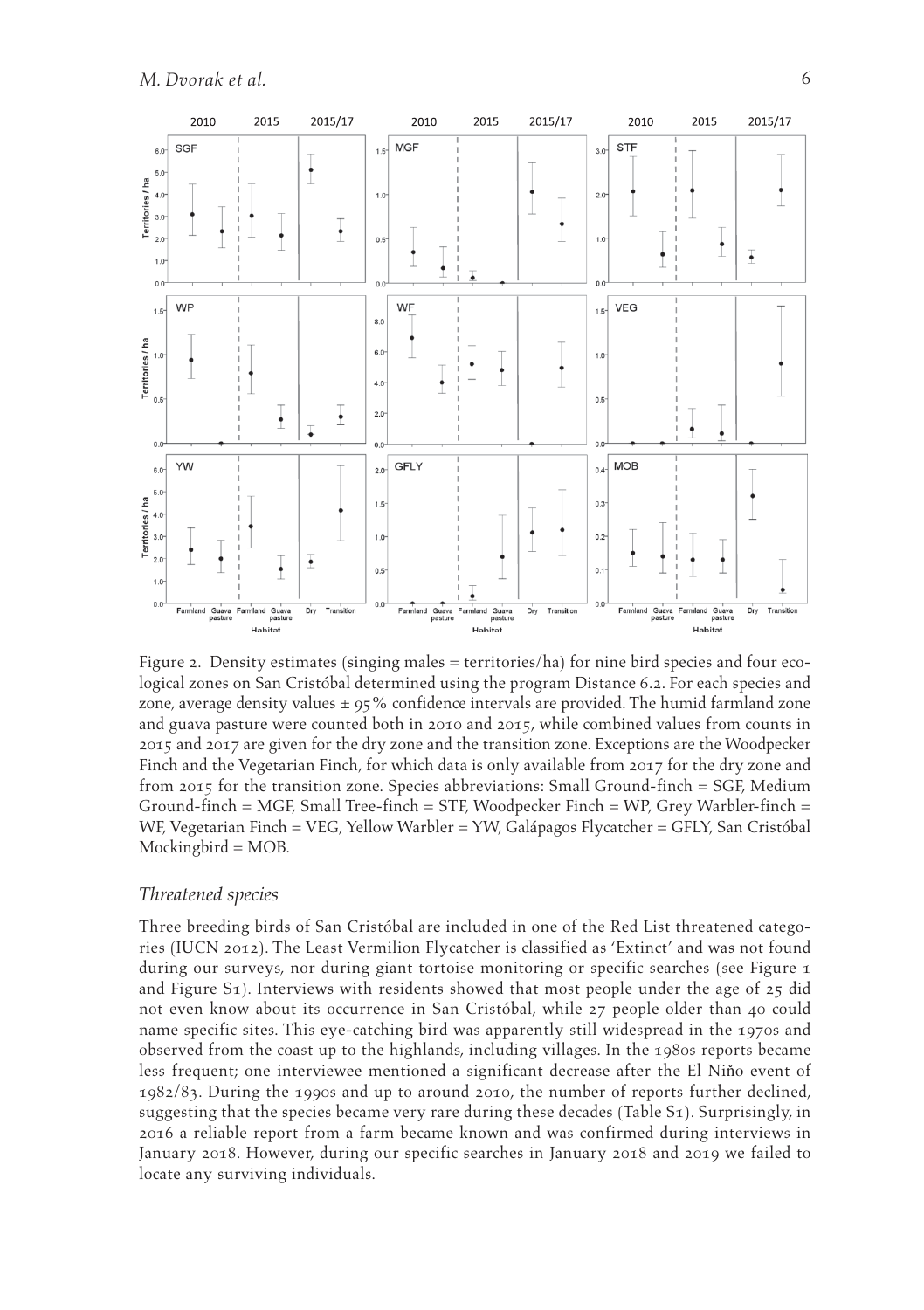Table 3. Lower and upper values for confidence intervals of population estimates (number of territories) for nine species on San Cristóbal Island, with estimates to the nearest thousand. Estimates for farmland and guava-pasture were calculated with densities from 2015; for the dry zone and transition zone the combined values of 2015/2017 were used.

| Species                   | Number of territories (lower and upper C.I.) |  |  |  |  |
|---------------------------|----------------------------------------------|--|--|--|--|
| Small Ground-finch        | 200,000-276,000                              |  |  |  |  |
| Medium Ground-finch       | 34,000-61,000                                |  |  |  |  |
| Small Tree-finch          | 33,000-58,000                                |  |  |  |  |
| Woodpecker Finch          | 8,300-16,800                                 |  |  |  |  |
| Grey Warbler-finch        | 51,000-82,000                                |  |  |  |  |
| Vegetarian Finch          | $3,000 - 9,000$                              |  |  |  |  |
| Yellow Warbler            | 92,000-146,000                               |  |  |  |  |
| Galápagos Flycatcher      | 36,000-69,000                                |  |  |  |  |
| San Cristóbal Mockingbird | 10,000-19,000                                |  |  |  |  |

The San Cristóbal Mockingbird, currently classified as 'Endangered', was recorded on almost half of the census points (46.7%) in all vegetation zones. Highest occupancy rates and densities were found in the dry zone (43–78%; 0.32 territories/ha). Mockingbirds were widespread in farmland (42–47% occupancy) and open uplands with native *Miconia* and introduced guava (43–46% occupancy), albeit with lower densities (Figure 2). The total breeding population is estimated at 10,000–19,000 breeding territories (Table 3).

The population strongholds of the Woodpecker Finch, classified as 'Vulnerable' since 2015, were in the humid zone with occupancy rates of 40 to 88% and breeding densities of 0.3 to 0.9 pairs/ha (Figure 2). The species was sparsely distributed in the arid part of the island with occupancy rates of only 2.5% in 2015 and 14.2% in 2017. Breeding densities were 10 times lower than in the wet highlands. The total breeding population is estimated at 8,000–17,000 breeding pairs (Table 3).

#### *Non-threatened species*

The two most common bird species on San Cristóbal were Small Ground-finch *Geospiza fuliginosa* and Yellow Warbler *Setophaga petechia*, both widespread with mean occupancy rates of > 75% and > 90% respectively. Because of its wide distribution in the dry zone, the Small Groundfinch was by far the most common breeding bird (Table 3), with densities of  $1.8-3.1$  pairs/ha in the highlands and up to 5.1 pairs/ha in the dry zone (Figure 2).

The Yellow Warbler had its highest densities in the transition zone (4.16 pairs/ha) and in farmland (2.40 in 2010, 3.45 in 2015) and much lower densities in the dry  $(1.86)$  and guava-pasture zone (1.97 in 2010 and 1.53 in 2015). The total breeding population was estimated at over 100,000 pairs (Table 3).

The equally widely distributed Small Tree-finch (occupancy rate > 60% in all three years, all habitats combined) reached its highest population densities in the transition zone (2.1 pairs/ha in  $2015/17$ ) and in farmland (2.1 pairs/ha in both 2010 and 2015). It was less common in the dry zone (0.44 pairs/ha in 2015/17) and in the guava-pasture area (0.6.–0.9 in 2010 and 2015). The total breeding population was estimated at 33,000–58,000 pairs. Grey Warbler-finches were largely absent from the dry zone and common above 100 m, with densities ranging between 4.0 and 6.9 pairs/ha. The total breeding population was estimated at 50,000-80,000 pairs (Table 3).

Medium Ground-finches *Geospiza fortis* were more locally distributed than their smaller cousin, with occupancy rates of 64.3% (2010), 35% (2015) and 63.2% (2017) in the dry zone and an overall density of 1.03 pairs/ ha. Occupancy rates in the different parts of the transition zone varied greatly with 82.4% in 2015, but only 28% in 2017 and overall density was lower (0.67 pairs/ha). The species was sparsely distributed in areas of higher altitude, with occupancy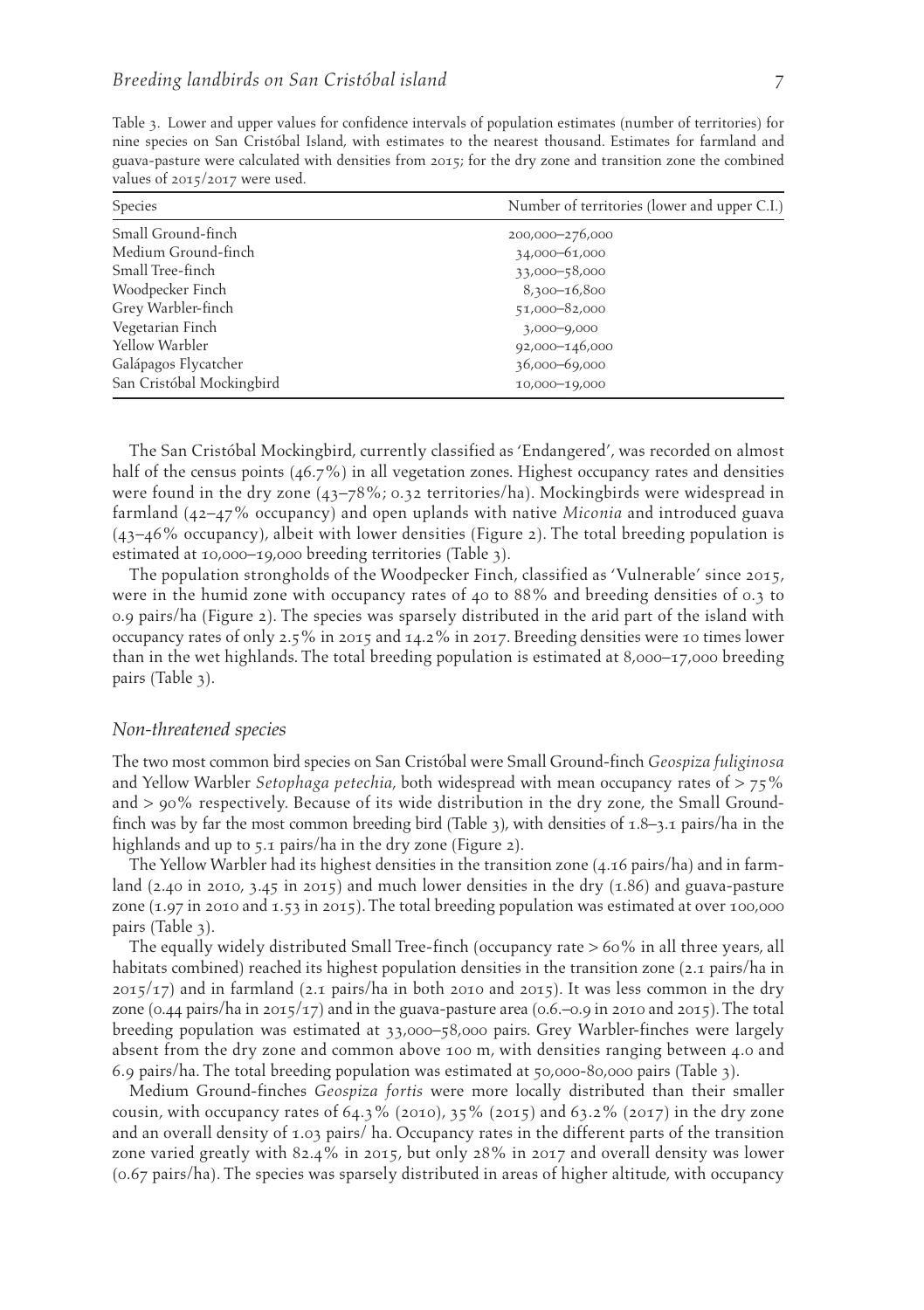rates generally below 30% and densities under 0.3 pairs/ ha (Figure 2). The total breeding population was estimated at 34,000–61,000 pairs.

The Galápagos Flycatcher was widespread in the dry and transition zone with occupancy rates of  $50-57\%$  and estimated densities of around 1 pair/ha, except for the north-eastern transition zone that had lower occupancy rates (22%). The occupancy rate in the highland area was  $\lt 15\%$ , with densities of 0.11 to 0.7 pairs/ ha (Figure 2). The total breeding population was estimated at 36,000–69,000 pairs.

The Vegetarian Finch *Platyspiza crassirostris* was locally distributed and largely confined to the south-western parts of the transition zone and lower parts of the farmland, where it occurred at high densities of up to 0.9 singing males/ha. Its population was estimated at around 6,000 pairs (Table 3). Finally, the introduced Smooth-billed Ani *Crotophaga ani* was mainly found in the agricultural and urban zones (including adjacent areas of the dry and transition zone) but was largely absent (only one record during the point counts) in the dry zone of the central and eastern part. Average group size was 3.6 birds  $(n = 26)$  with maximum of eight birds.

Four breeding species were encountered in very low densities. Eight Galápagos Doves were observed in the dry zone in the eastern part of the island, seven of those during the giant tortoise census. In interviews, several people confirmed that the dove can readily be seen at farms, which we were unable to confirm.

For the Common Cactus-finch *Geospiza scandens*, we recorded only one in 2010, none in 2015, two in 2016 during the giant tortoise census and eight at one site, Jardín de Opuntia, in 2017.

The Paint-billed Crake *Neocrex erythrops* was recorded from 10 of 461 counting points, with three additional sightings from overgrown pastures in the humid zone above 400 m. There was also a record of two single individuals lower down in farmland, at around 130 m.

Another rare and local species was the Dark-billed Cuckoo *Coccyzus melacoryphus*, with 22 individuals recorded  $(1 \text{ in } 2010, 9 \text{ in } 2015, 2017)$  in all four habitat types.

### *Comparison of counts in 2010 and 2015*

None of the seven species showed a significant decrease in their numbers in both farmland and guava-pasture (Table 4).

## **Discussion**

#### *Population changes and extinctions*

Despite the near total loss of natural highland vegetation and in contrast to the bleak picture drawn by Vargas (1996), the landbirds of San Cristóbal fared much better than anticipated over the last 100 years. Since we did not find significant differences in bird numbers in 2015 compared to 2010, our surveys indicate stable populations for all seven analysable species, at least in the highlands (Table 4).

Nevertheless, three species were lost during the  $19<sup>th</sup>$  century and one disappeared in the  $20<sup>th</sup>$  century (Table 2). The Galápagos Hawk was extirpated soon after human colonisation; the last specimen was collected in 1905 (Swarth 1931). Both Large Ground-finch *Geospiza magnirostris* and Sharp-beaked Ground-finch *Geospiza difficilis* were collected in 1835 by members of the Beagle Expedition (Sulloway 1982), but not found subsequently. There is only a single recent record of a calling Galápagos Rail from January 1987 (Rosenberg 1990).

In general, species that were already rare at the beginning of the  $20<sup>th</sup>$  century are still rare nowadays, and species common at the beginning of the 20<sup>th</sup> century are still common today (Swarth 1931). Thus, while some species declined or went extinct very soon following human colonisation, the majority have adapted well to subsequent vegetation change and habitat loss.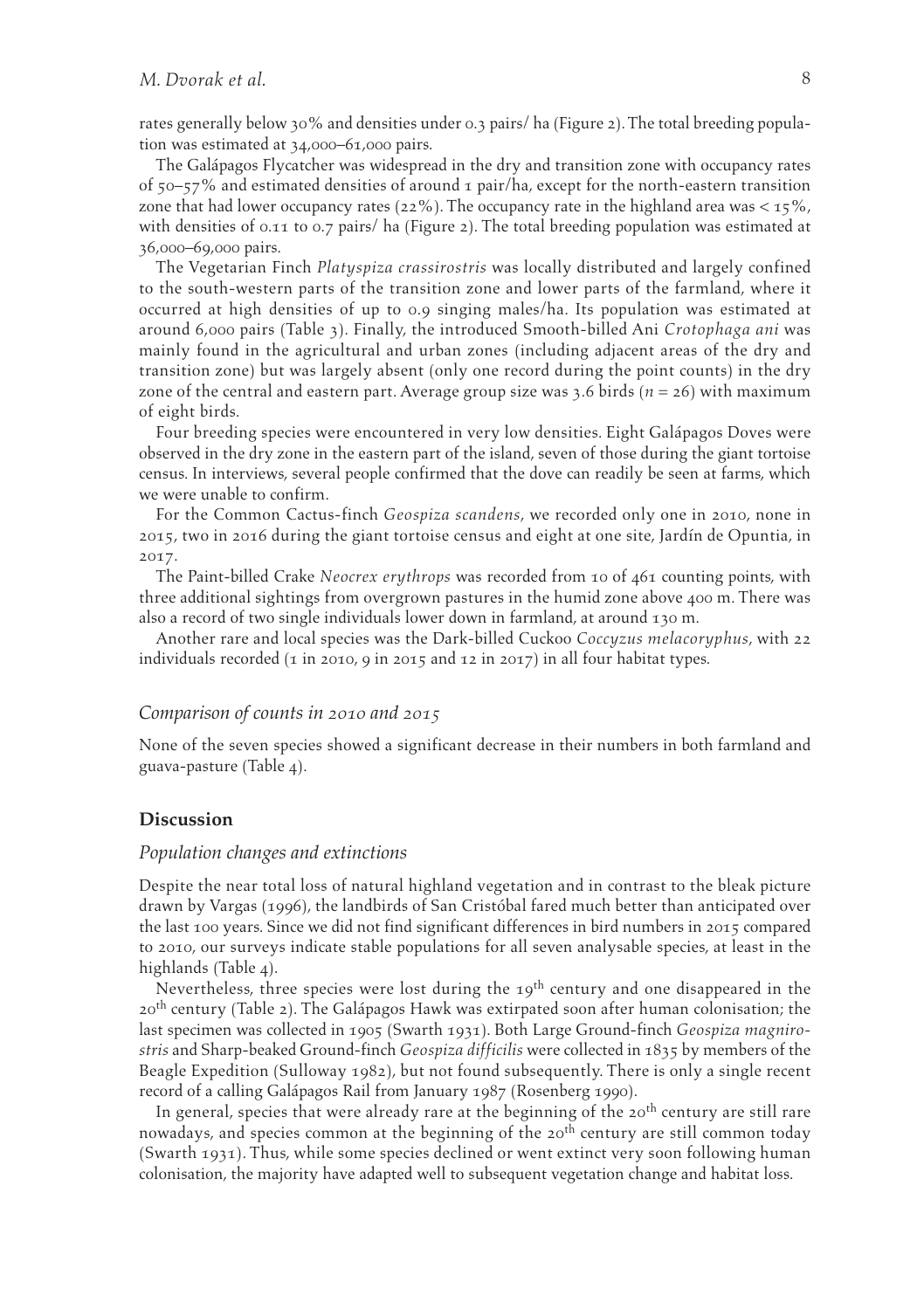|                           | Number of<br>observations |                | Points with<br>records |                | Encounter<br>rate |      | Observations<br>per point |      |      |
|---------------------------|---------------------------|----------------|------------------------|----------------|-------------------|------|---------------------------|------|------|
| Species                   | 2010                      | 2015           | 2010                   | 2015           | 2010              | 2015 | 2010                      | 2015 | P    |
| Small Ground-finch        | 161                       | 178            | 71                     | 78             | 88.8              | 73.6 | 2.01                      | 1.68 | 0.51 |
| Medium Ground-finch       | 21                        | 6              | 19                     | 6              | 23.8              | 5.7  | 0.26                      | 0.06 | #    |
| Small Tree-finch          | 127                       | 157            | 56                     | 72             | 70.0              | 67.9 | 1.59                      | 1.48 | 0.82 |
| Woodpecker Finch          | 64                        | 100            | 52                     | 72             | 65.0              | 67.9 | 0.8 <sub>0</sub>          | 0.94 | 0.20 |
| Grey Warbler-finch        | 216                       | 248            | 75                     | 94             | 93.8              | 88.7 | 2.70                      | 2.34 | 0.80 |
| Vegetarian Finch          | 3                         | 13             | 3                      | 8              | 3.8               | 7.5  | 0.04                      | 0.12 | #    |
| Yellow Warbler            | 158                       | 238            | 72                     | 97             | 90.0              | 91.5 | 1.98                      | 2.25 | 0.32 |
| San Cristóbal Mockingbird | 34                        | 49             | 31                     | 43             | 38.8              | 40.6 | 0.43                      | 0.46 | 0.37 |
| Dark-billed Cuckoo        | $\circ$                   | $\overline{4}$ | $\circ$                | $\overline{4}$ | 0.0               | 3.8  | 0.00                      | 0.04 | #    |
| Smooth-billed Ani         | 31                        | 42             | 31                     | 38             | 38.8              | 35.8 | 0.39                      | 0.40 | 0.77 |
| Paint-billed Crake        | $\circ$                   | $\overline{4}$ | $\circ$                | $\overline{4}$ | 0.0               | 3.8  | 0.00                      | 0.04 | #    |

# Numbers too small for calculation

## *The endemic Least Vermilion Flycatcher*

The Least Vermilion Flycatcher is a notable exception to this picture. It was collected in large numbers (94 specimens) in 1905 and 1906 (Swarth 1931) and described as "quite common" by Gifford (1919), it was still common in 1929 (Fisher and Wetmore 1931) but described as very rare by the early 1980s (Steadman and Zousmer 1988). In 1996, Hernan Vargas could not find the species during a one-week visit and only mentions a single record by local naturalist J. Gordillo from 1987 (Vargas 1996).

Based on this information, BirdLife International (2017) categorised the species as 'Extinct' with the last records dating to the 1980s. However, the numerous reports by inhabitants of San Cristóbal since that time (Table S1) strongly suggest that the species was not extinct but survived at least until very recently: In a very short period of time (2 weeks), our interviews of local people revealed at least 25 sightings from 1976 to 2016 (Table S1, Figure S1). Although no photographic evidence exists, the conspicuous bright red plumage of the males, the absence of other bright red birds in Galápagos and its popularity among local people make these records very plausible. While it is possible that the reports include vagrant Little Vermilion Flycatchers *Pyrocephalus nanus* from other islands, these reports cover a large area in the south of San Cristobal (see Figure S1) which makes it unlikely that they concern single stragglers from other islands. On the negative side, during our point counts from 2010 to 2017, January 2018 and 2019 we visited a large portion of the former range and most of the sites that had reports of recent observations. We conclude that our failure to discover any remaining birds is almost certainly due to absence of a larger population. We believe that at best some remnant single individuals or pairs still remain, but think it is more plausible that the species went extinct very recently, most likely during the last 10 years. Butchart *et al.* (2006) define 'Possibly Extinct Species' as "those that are, on the balance of evidence, likely to be extinct, but for which there is a small chance that they may be extant and thus should not be listed as Extinct until adequate surveys have failed to find the species and local or unconfirmed reports have been discounted". The Least Vermilion Flycatcher (partly) fulfills only two out of four types of evidence for extinction, but three out of four types of evidence against extinction. We therefore conclude that the species should, for the time being, be classified as 'Critically Endangered', but consider the additional qualifier of 'Possibly Extinct' as appropriate.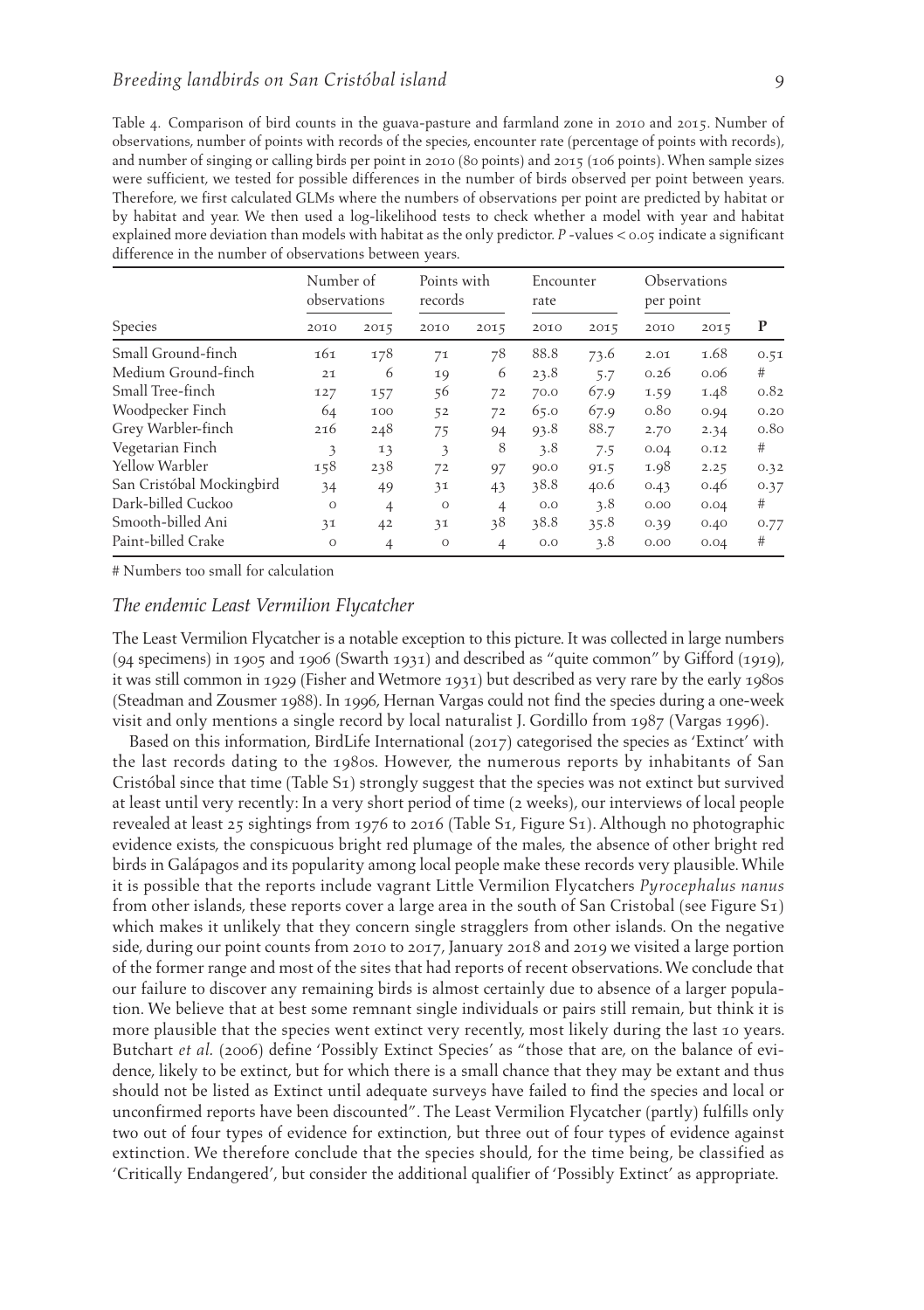# *The endemic San Cristóbal Mockingbird*

Curry (1989) reported an average population density of 0.6 birds/ha and later estimated a declining population of 8,000 individuals (BirdLife International 2016). Based on this information, the species was assigned the status 'Endangered' in 2006. Our surveys resulted in similar density estimates, with partly higher numbers for the dry zone habitat and lower numbers in guava-pasture (Figure 2). However, while Curry (in BirdLife International 2016) concluded that only around 25% of the island was occupied by the species, we found the mockingbird in all four habitat types (Figure 1), including scrub woodland and cactus scrub, which were noted as unoccupied by Curry (1989). Hence, our total population estimate of at least 10,000 territories is four times higher than the number cited by BirdLife International (2016). Considering its still wide distribution and relatively high densities, we find no indication for a population decline. We propose to re-classify the San Cristóbal Mockingbird as 'Near Threatened', since none of the criteria A-E for threatened status apply (IUCN 2012).

## *Rare species*

Our records of the Paint-billed Crake are the first confirmed observations on San Cristóbal, but this is a very secretive species and therefore was most probably overlooked before. The Galápagos Dove, with eight individuals found in the dry zone, was already rare 110 years ago, when only three specimens were collected by the Academy expedition (Swarth 1931). Dark-billed Cuckoo was rarely recorded during our study, but it is a regular breeding bird on San Cristóbal and was already collected in small numbers in 1905–1906 (Swarth 1931). Its real abundance is very difficult to assess, as song activity varies greatly among years (MD and BF, pers. obs.). The Common Cactus-finch depends largely on the presence of cacti (mainly *Opuntia* sp.), which are very rare and local on the island, probably due to destruction by introduced mammals in the 19<sup>th</sup> century (Phillips *et al.* 2012). We only found the species at three sites: Jardín de Opuntias in the south-east and two places at La Galapaguera Natural in the eastern part. Its rarity does not seem to be a recent development, as the Academy Expedition collected only six birds in 1905–1906 (Table 2).

## *Threats and population changes compared to other inhabited Galápagos Islands*

## Habitat alteration

The original humid forest vegetation has largely been replaced by cultivation on all inhabited Galápagos Islands (Watson *et al.* 2010, Mauchamp and Atkinson 2010). The consequences of this severe habitat loss have been quite varied on the different islands. While Floreana has lost no less than 10 of 22 originally occurring species (Dvorak *et al.* 2017), the other three islands have largely retained their original avifauna (Dvorak *et al.* 2012, this study). The degree of preservation of the original humid forest (measured as the percentage of remaining *Scalesia* forest, prime habitat for insectivorous birds) was lowest in San Cristóbal and Isabela (on both islands practically zero), highest in Floreana and intermediate on Santa Cruz (Mauchamp and Atkinson 2010). Therefore, today, the presence or absence of natural forest habitat does not appear to affect the extinction risk or even the densities of insectivorous birds. However, the situation may have been different historically, as at least one species (Sharp-beaked Ground-finch) was described as a habitat specialist that is confined to a special type of highland forest (Schluter and Grant 1984); it likely disappeared from Santa Cruz and San Cristóbal soon after settlers started clearing this type of vegetation in the second half of the 19<sup>th</sup> century.

## Introduced predators

San Cristóbal has introduced Smooth-billed Ani, dogs *Canis lupus familiaris*, cats *Felis silvestris catus*, House Mouse *Mus musculus*, Black Rats *Rattus rattus* and Norway Rats *Rattus norvegicus* (Phillips *et al.* 2012), all of them potential predators of birds and theirs nests. The almost complete disappearance of the Galápagos Dove on all inhabited Galápagos Islands (Dvorak *et al.* 2017,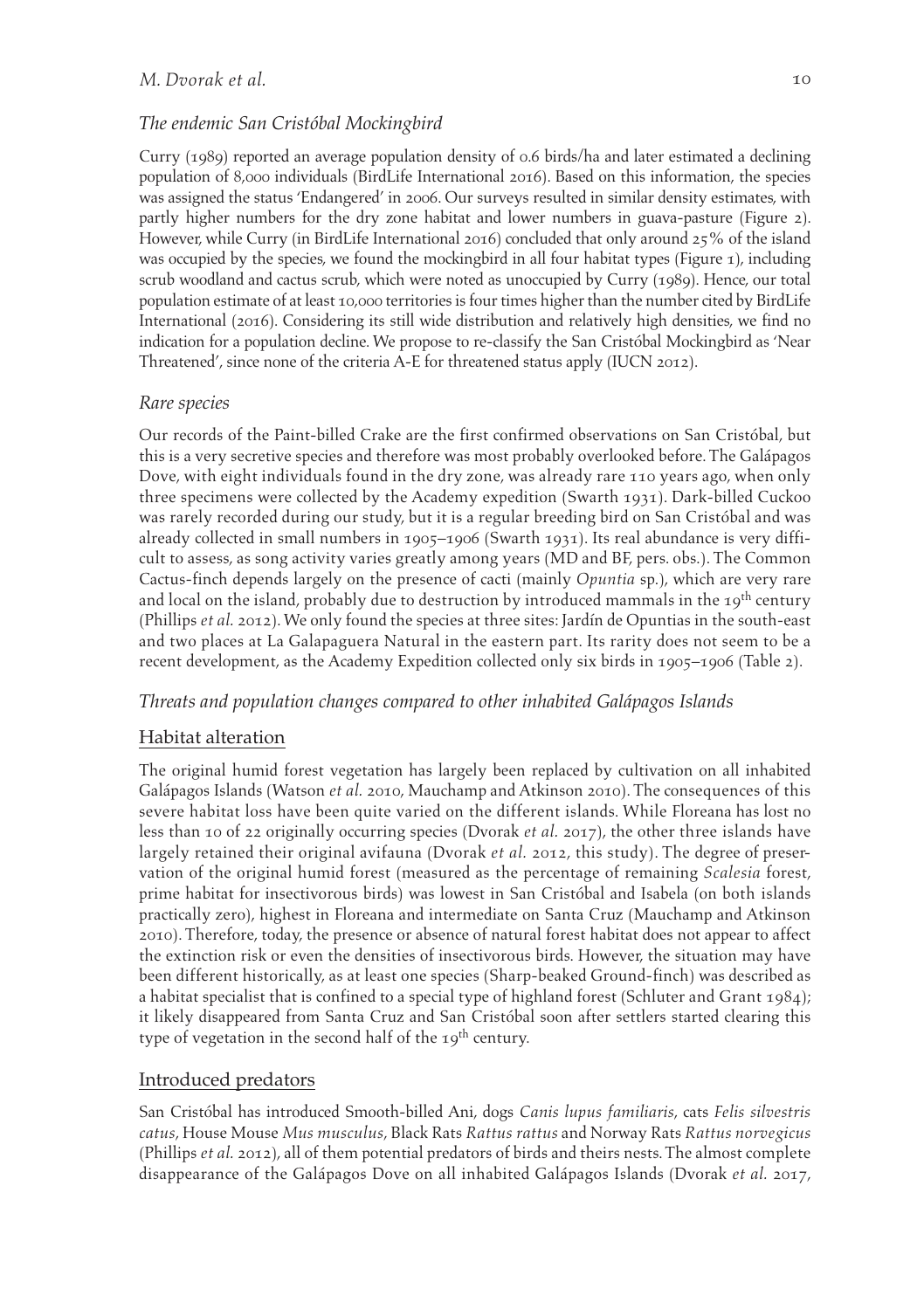Fessl *et al.* 2017) is commonly ascribed to the presence of feral cats (Harris 1973, Konecny 1987) and this certainly also applies to San Cristóbal. The other possibly impacted species is the Vermilion Flycatcher, whose nest sites can be very exposed (pers. obs.) and hence are particularly prone to predation. Introduced mammals (rats and cats in particular) are believed to be the main factor behind the disappearance of the mainly ground-dwelling Floreana Mockingbird *Mimus trifasciatus* on Floreana (Curry 1986, Steadman 1986), but their negative effect on the population of the San Cristóbal Mockingbird seems to be limited.

#### Introduced parasites and diseases

Nowadays, the invasive parasitic fly *Philornis downsi* represents the main risk factor for small landbirds on Galápagos (Fessl *et al.* 2018), as it can severely impact their breeding success (e.g. Koop *et al.* 2011, Cimadom *et al.* 2014). *Philornis downsi* occurs on San Cristóbal, but little is known about its abundance and impact (Fessl *et al.* 2018). In conjunction with other possible, but unknown factors (nest predation, avian pox, pesticides, habitat change etc.), *Philornis* may be the main driver of the almost complete disappearance of the Least Vermilion Flycatcher. *Philornis* might have been the factor that tipped the balance, resulting in the loss of the Grey Warbler-finch and Little Vermilion Flycatcher in Floreana (Grant *et al.* 2005, Bulgarella *et al.* 2018). It is the main factor responsible for the decline of six landbird species in Santa Cruz (Dvorak *et al.* 2012).

## *Conservation actions and management – expected future changes*

Some habitat restoration is in progress on San Cristóbal; e.g. the area around El Junco was successfully restored with *Miconia* (Bush *et al.* 2014). A small reforestation project with the endemic *Scalesia pendunculata* has started in a private reserve (San Cristóbal Biological Reserve Jatun Sacha), but only a large-scale restoration programme, similar to that planned in Santa Cruz (Wilkinson *et al.* 2005) would be beneficial to landbirds (Dvorak *et al.* 2012, 2017). In southern Isabela, where *Scalesia* forest has been destroyed (Mauchamp and Atkinson 2010), large areas are dominated by uniform stands of guava and pasture, which seem less suitable for many bird species, including the Little Vermilion Flycatchers (Charles Darwin Foundation, BF unpubl. data).

The Galápagos National Park Directorate puts continuous effort into the control and possible eradication of introduced vertebrates. So far, the Rock Pigeon *Columba livia*, a known potential disease transmitter (Padilla *et al.* 2004), was eradicated from Galápagos in 2006 (Phillips *et al.* 2012). Donkey *Equus asinus*, goat *Capra hircus* and cattle *Bos taurus* numbers were reduced in San Cristóbal in the last 10 years, with unknown numbers remaining (Phillips *et al.* 2012). Dog and cat sterilisation programs are operating. Control of feral cats is only done on specific sites and needs to be amplified and combined with rodent control. We especially recommend surveys and control of the Norway rat in the farmland zone to reduce its further spread to more natural vegetation.

Baseline studies on the impact of *Philornis* in San Cristóbal are in progress (Carrión-Avilés 2015, S. Knutie pers. comm.). A multi-institutional group is working intensively to find ways to reduce *Philornis* infestation (Causton *et al.* 2013). Large-scale methods are still missing, but a method to inject insecticide into bird nests has been developed by Cimadom *et al.* (2014) and can be used to protect the nests of species of highest conservation concern or selected sites, as is currently done for the critically endangered Mangrove Finch *Camarhynchus heliobates* (F. Cunninghame pers. comm.) or the Little Vermilion Flycatcher in Santa Cruz (D. Mosquera *et al.* unpubl. data). Active and passive surveillance data for the presence of several diseases and their vectors, either already detected in Galápagos or classified to be of potentially high risk, need to be amplified (see (Huyvaert 2018, Padilla *et al.* 2018, Parker *et al.* 2018).

While the above-mentioned measures should be implemented to reach the medium-term goal to preserve the avifauna of San Cristóbal, immediate action is crucial to confirm whether a breeding population of Least Vermilion Flycatcher is still present and, if so, to implement measures to prevent its extinction.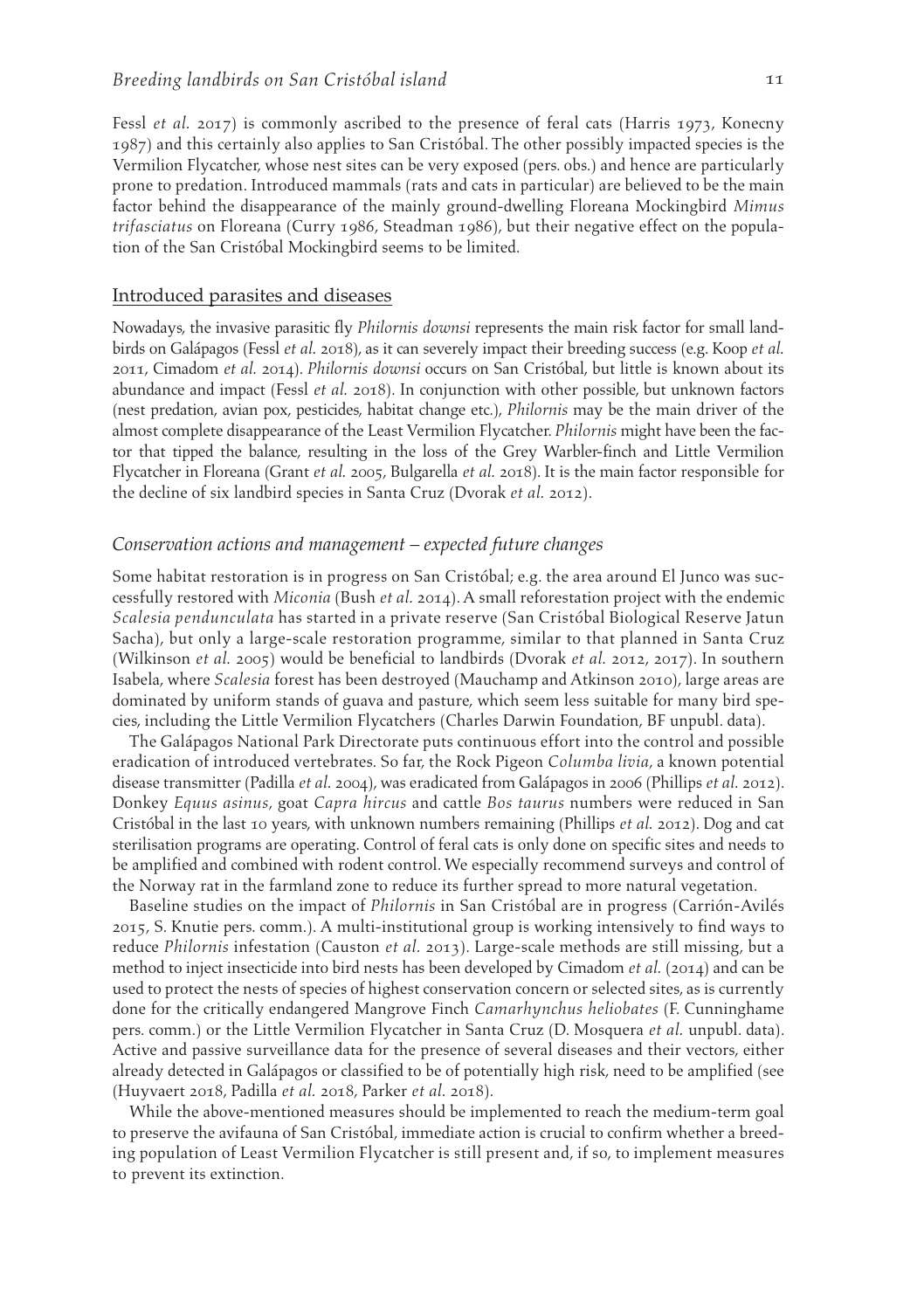#### **Supplementary Material**

To view supplementary material for this article, please visit [https://doi.org/](https://doi.org/10.1017/S0959270919000285)10.1017/ S[0959270919000285](https://doi.org/10.1017/S0959270919000285)

#### **Acknowledgements**

This study was part of the Galápagos Landbird Plan, implemented jointly by the Charles Darwin Foundation and the Galápagos National Park Directorate who provided us with the permits (PC-09- 15, PC-07-17, PC-01-18), logistic support and help in the field – special thanks to Richard Cabezas, Franklin Chicaiza, Rafael Diaz, Renan Herrera, Ingrid Jaramillo, Jeffreys Málaga, Francisco Moreno, Milton Mora, Mario Pallo, Diego Pombosa, Christian Sevilla, Gabriel Vasquez and all participants of the tortoise search by Giant Tortoise Restoration Initiative, Galapagos Conservancy. A special thanks to the CDF volunteers Gabriela Samaniego and Gabrielle Robinson, collaborators Román Muñez and Sabine Tebbich, and Cristina Vintimilla for help in the field. The University of San Francisco Quito and the Galapagos Science Center in San Cristóbal helped us with housing and logistics in 2019. We also would like to thank Dennis Kollarits for the revision of the English language. The work was funded by Galápagos Conservancy and International Community Foundation with a grant awarded by The Leona M. and Harry B. Helmsley Charitable Trust, by the Lindblad Expeditions-National Geographic Fund and support from Swiss Friends of Galapagos. This publication is contribution number 2206 of the Charles Darwin Foundation for the Galápagos Islands.

## **References**

- BirdLife International (2016) *Mimus melanotis. The IUCN Red List of Threatened Species 2016*: e.T22711078A94276713. Downloaded on 09 July 2018.
- BirdLife International (2017) *Pyrocephalus dubius* (amended version of 2016 assessment). The IUCN Red List of Threatened Species 2017: e.T103682916A119211257. Downloaded on 09 July 2018.
- Blackburn, T. M., Cassey, P., Duncan, R. P., Evans, K. L. and Gaston, K. J. (2004) Avian extinction and mammalian introductions on oceanic islands. *Science* 305: 1955–1958.
- Buckland, S. T., Anderson, D., Burnham, K. Laake, J., Thomas, J. and Borchers, D. (2001) *Introduction to distance sampling: estimating abundance of biological populations*. Oxford: Oxford University Press.
- Bulgarella, M., Quiroga, M. A. and Heimpel, G. E. (2018) Additive negative effects of *Philornis* nest parasitism on small and declining Neotropical bird populations. *Bird Conserv. Internatn.* 29: 1–22.
- Bush, M., Restrepo, A. and Collins, A. (2014) Galapagos history, restoration, and a shifted baseline. *Restor. Ecol.* 22: 296–298.
- Butchart, S. H. M., Stattersfield, A. J. and Brooks, T. M. (2006) Going or gone:

defining 'Possibly Extinct' species to give a truer picture of recent extinctions. *Bull. B.O.C.* 126A: 7–24.

- Carmi, O., Witt, C. C., Jaramillo, A. and Dumbacher, J. P. (2016) Phylogeography of the vermilion flycatcher species complex: multiple speciation events, shifts in migratory behavior, and an apparent extinction of a Galapagos-endemic bird species. *Mol. Phylogenet. Evol.* 102: 152–173.
- Carrión-Avilés, P. (2015) *The use of formic acid for controlling Galápagos land bird nest infestation by the avian parasitic fly* (Philornis downsi)*: an experimental study*. MSc thesis. Bremen: University of Bremen.
- Causton, C., Cunninghame, F. and Tapia, W. (2013) Management of the avian parasite *Philornis downsi* in the Galápagos Islands: A collaborative and strategic action plan. Pp. 167–173 in *Galápagos Report 2011- 2012*. Puerto Ayora, Galápagos, Ecuador: GNPS, GCREG, CDF and GC.
- Cheke, A. and Hulme, J. (2008) *Lost land of the dodo.* London: T & AD Poyser Ltd.
- Cimadom, A., Ulloa, A., Meidl, P., Zöttl, M., Fessl, B., Nemeth, E., Dvorak, M., Cunninghame, F. and Tebbich, S. (2014)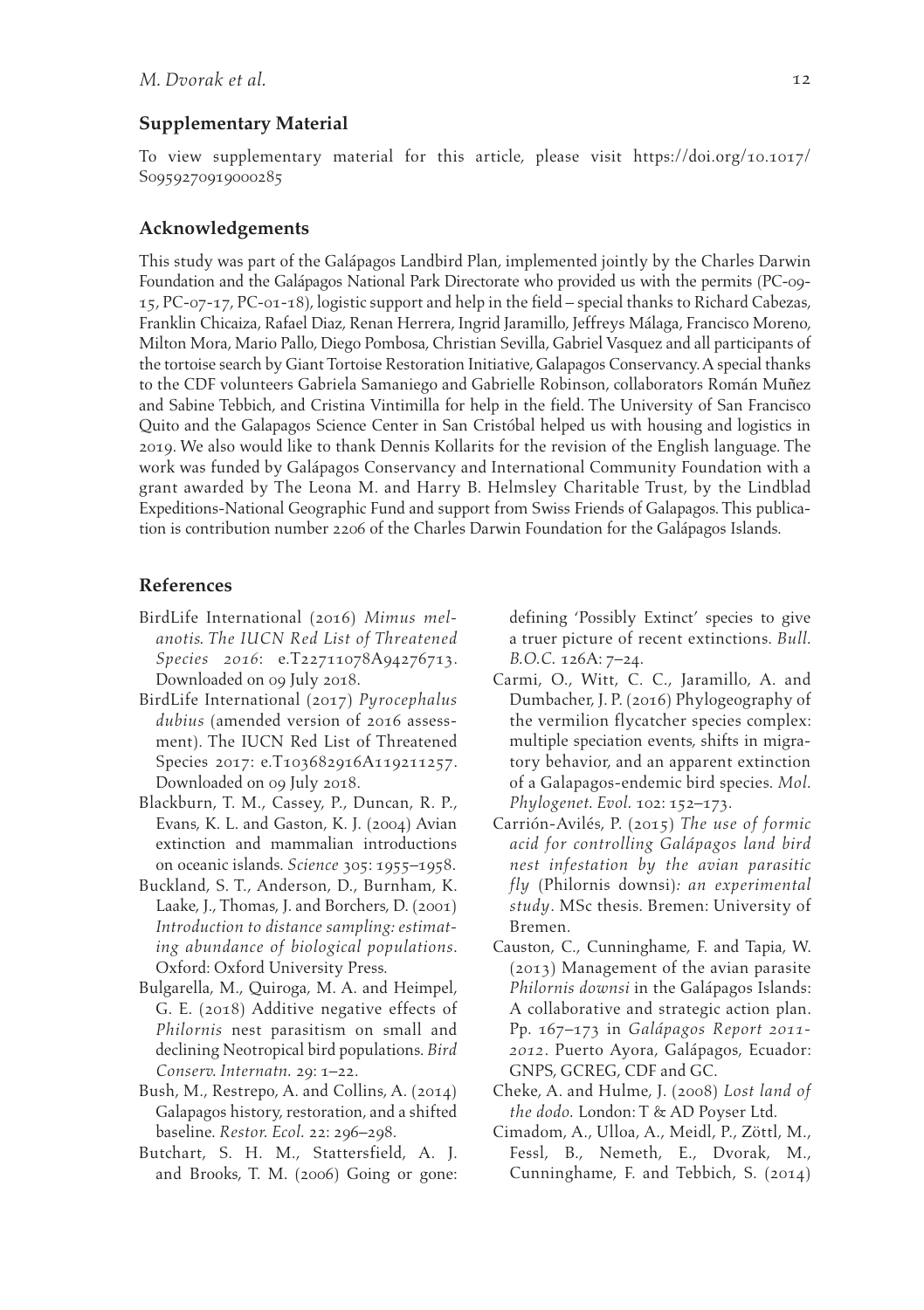Invasive parasites, habitat change and heavy rainfall reduce breeding success in Darwin's finches. *PLoS ONE* 9: e107518.

- Cisneros-Heredia, D. (2018) The hitchhiker wave: Non-native small terrestrial vertebrates in the Galapagos. In Understanding Invasive Species in the Galapagos Islands. Pp. 95–139 in M. Torres and C. Mena, eds. *Social and Ecological Interactions in the Galapagos Islands*. New York: Springer International Publishing AG.
- Coppois, G. and Wells, S. (1987) Threatened Galápagos snails. *Oryx* 21: 236–241.
- Curry, R. (1986) Whatever happened to the Floreana mockingbird? *Noticias de Galápagos - Galápagos Research* 43: 13–15.
- Curry, R. (1989) Geographic variation in social organization of Galápagos (Ecuador) Mockingbirds: ecological correlates of group territoriality and cooperative breeding. *Behav. Ecol. Sociobiol.* 25: 147–160.
- Donald, P. F., Collar, N. J., Marsden, S. J. and Pain, D. J. (2013) Rarity and extinction on islands. Pp. 94–109 in *Facing extinction. The world´s rarest birds and the race to save them*. London: T & A D Poyser.
- Dvorak, M., Fessl, B., Nemeth, E., Kleindorfer, S. and Tebbich, S. (2012) Distribution and abundance of Darwin's finches and other land birds on Santa Cruz Island, Galápagos: evidence for declining populations. *Oryx* 46: 1–9.
- Dvorak, M., Nemeth, E., Wendelin, B., Herrera, P., Mosquera, D., Anchundia, D., Sevilla, C., Tebbich, S. and Fessl, B. (2017) Conservation status of landbirds on Floreana: the smallest inhabited Galápagos Islands. *J. Field Ornithol.* 88: 132–145.
- Fessl, B., Anchundia, D., Carrion, J., Cimadom, A., Cotin, J., Cunninghame, F., Dvorak, M., Mosquera, D., Nemeth, E., Sevilla, C., Tebbich, S., Wendelin, B. and Causton, C. (2017) Galapagos landbirds (passerines, cuckoos and doves): status, threats and knowledge gaps. In *Galapagos Report 2015- 2016*. Puerto Ayora, Galapagos, Ecuador: GNPS, GCREG, CDF and GC.
- Fessl, B., Heimpel, G. E and Causton, C. E. (2018) Invasion of an avian nest parasite, *Philornis downsi*, to the Galapagos Islands: colonization history, adaptations to novel ecosystems, and conservation challenges.

Pp. 213–266 in P. G. Parker, ed. *Disease ecology: Galapagos birds and their parasites*. Cham: Springer.

- Fisher, A. K. and Wetmore, A. (1931) Report on birds recorded by the Pinchot expedition of 1929 to the Caribbean and Pacific. *Proc. U.S. Nat. Mus.* 79: 1–66.
- Gifford, E. W. (1919) Expedition of the California Academy of Sciences to the Galápagos Islands, 1905-1906. XIII Field notes on the land birds of the Galápagos Islands and of Cocos Island, Costa Rica. *Proc. Calif. Acad. Sci*., fourth ser. 4, 2: 189–258.
- Grant, P. R., Grant, B. R., Petren, K. and Keller, L. F. (2005) Extinction behind our backs: the possible fate of one of the Darwin's finch species on Isla Floreana, Galápagos. *Biol. Conserv*. 122: 499–503.
- Harris, M. (1973) The Galápagos avifauna. *The Condor* 75: 265–278.
- Hickman, J. (1985) *The enchanted islands: the Galápagos discovered*. Shropshire, UK: Anthony Nelson.
- Huttel, C. (1986) Zonificación bioclimatológica y formaciones vegetales en las Islas Galápagos. *Cult. Rev. Banco Cent. Ecuador* 8: 221–233.
- Huyvaert, K. (2018) Filling the gaps: improving sampling and analysis of disease surveillance data in Galápagos. Pp. 293–304 in P. G. Parker, ed. *Disease ecology: Galápagos birds and their parasites*. Cham: Springer.
- INEC (2015) *Fasciculo Provincial Galápagos. Resultados del Censo 2015*. Instituto Nacional de Estadisticas y Censos, Quito, Ecuador.
- IUCN (2012) *IUCN Red List Categories and Criteria: Version 3.1*. Second edition. Gland, Switzerland and Cambridge, UK.
- IUCN (2018) *The IUCN Red List of Threatened Species*. *Version 2018-1*. http://www.iucnredlist.org. Downloaded on 05 July 2018.
- Johnson, T. H. and Stattersfield, A. J. (1990) A global review of island endemic birds. *Ibis* 132: 167–180.
- Konecny, M. J. (1987) Food habits and energetics of feral house cats in the Galápagos Islands. *Oikos* 50: 24–32.
- Koop, J. A. H., Huber, S. K., Laverty, S. M. and Clayton, D. H. (2011) Experimental demonstration of the fitness consequences of an introduced parasite of Darwin's Finches. *PLoS ONE* 6: e19706.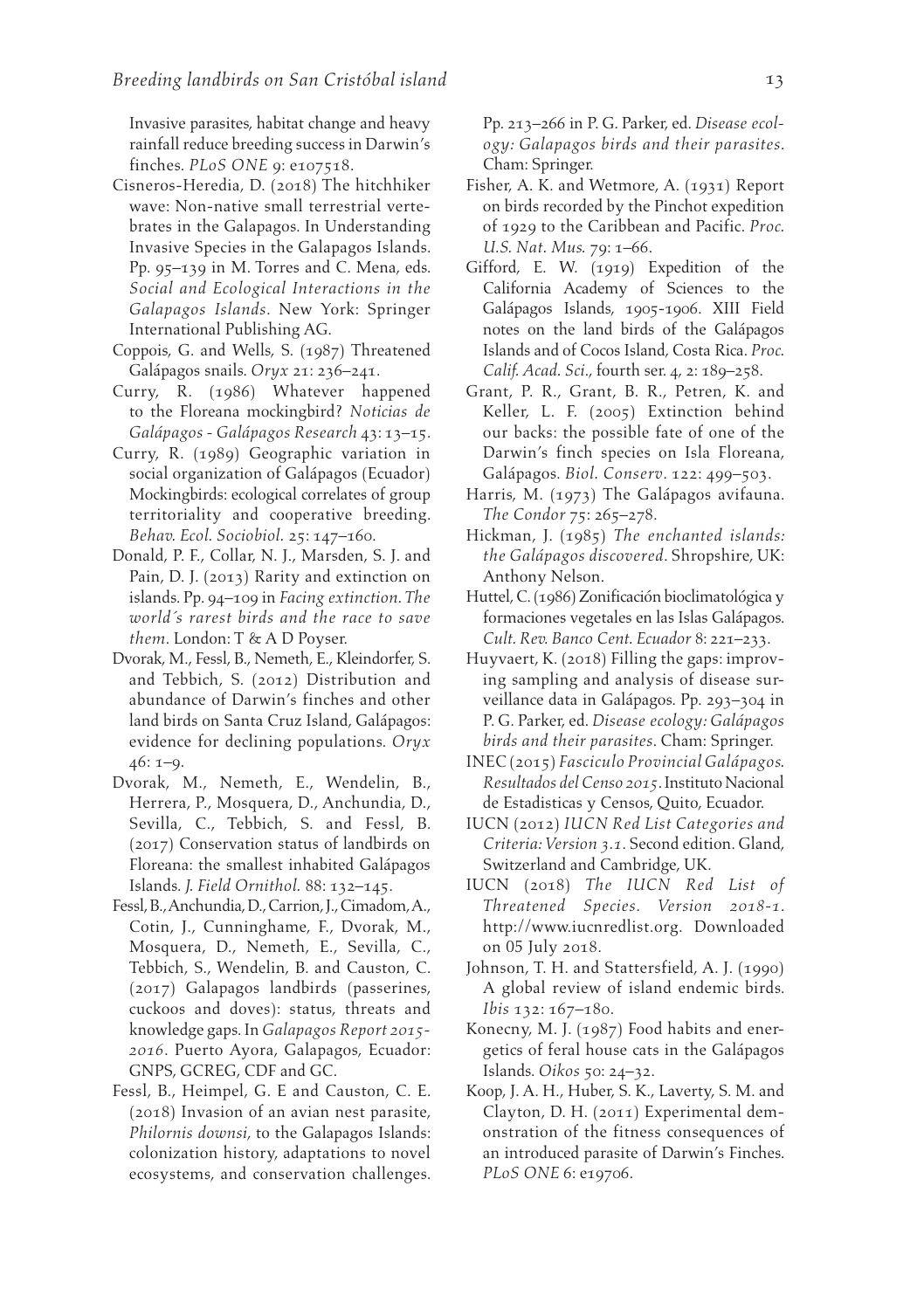- Mauchamp, A. (1997) Threats from alien plant species in the Galápagos Islands. *Conserv. Biol.* 11: 260–263.
- Mauchamp, A. and Atkinson, R. (2010) Rapid, recent and irreversible habitat loss: *Scalesia* forest on the Galápagos Islands. Pp. 108–112 in *Galapagos Report 2009-2010*. Puerto Ayora, Galapagos, Ecuador: GNPS, GCREG, CDF and GC.
- Padilla, L. R., Gottdenker, N., Deem, S. L. and Cruz, M. (2018) Domestic and peridomestic animals in Galápagos: health policies and practices. Pp. 269–292 in P. G. Parker, ed. *Disease ecology: Galápagos birds and their parasites*. Cham: Springer.
- Padilla, L. R., Santiago-Alarcon, D., Merkel, J., Miller, R E. and Parker, P. G. (2004) Survey for *Haemoproteus* spp., *Trichomonas gallinae, Chlamydophila psittaci*, and *Salmonella* spp. in Columbiformes from the Galapagos Islands. *J. Zoo Wildl. Med.* 35: 60–64.
- Parker, P. G., Miller, R. E. and Goodman, S. J. (2018) Collaboration and the politics of conservation. Pp. 305–324 in P. G. Parker, ed. *Disease ecology: Galápagos birds and their parasites*. Cham: Springer.
- Petren, K., Grant, P. R., Grant, B. R., Clack, A. A. and Lescano, N. V. (2010) Multilocus genotypes from Charles Darwin's finches: biodiversity lost since the voyage of the Beagle. *Phil. Trans. R. Soc. Lond. B Biol. Sci.* 365: 1009–1018.
- Phillips, R. B., Wiedenfeld, D. A. and Snell, H. L. (2012) Current status of alien vertebrates in the Galápagos Islands: invasion history, distribution, and potential impacts. *Biol. Invasions* 14: 461–480.
- R Core Team (2017) *R: A language and environment for statistical computing*. Vienna, Austria: R Foundation for Statistical Computing. <http://www.R-project.org>.
- Rosenberg, D. K. (1990) The impact of introduced herbivores on the Galápagos rail (*Laterallus spilonotus*). *Monogr. Syst. Bot. Missouri Bot. Gard.* 32: 169–178.
- Schluter, D. and Grant, P. R. (1984) Ecological correlates of morphological evolution in a Darwin's Finch *Geospiza difficilis*. *Evolution* 38: 856–869.
- Snell, H. M., Stone, P. A. and Snell, H. L. (1996) A summary of geographical characteristics

of the Galápagos Islands. *J. Biogeogr.* 23: 619–624.

- Steadman, D. W. (1986) Holocene vertebrate fossils from Isla Floreana, Galápagos. *Smithsonian Contrib. Zool.* 413: I-IV, 1–104.
- Steadman, D. W. (1995) Prehistoric extinctions of Pacific Island birds: biodiversity meets zooarchaeology. *Science* 267: 1123–1131.
- Steadman, D. W. (2006) *Extinction and biogeography of tropical Pacific birds*. Chicago: University of Chicago Press.
- Steadman, D. W. and Zousmer, S. (1988) *Galápagos, discovery on Darwin's Islands.* Washington DC: Smithsonian Institution Press.
- Sulloway, F. (1982) The Beagle collections of Darwin's finches (Geospizinae). *Bull. Br. Mus. nat. Hist. (Zool.)* 43: 49–94.
- Swarth, H. (1931) The avifauna of the Galápagos Islands. *Occas. Papers Calif. Acad. Sci.* 18: 1–299.
- Szabo, J. K., Khwaja, N., Garnett, S. T. and Butchart, S. H. M. (2012) Global patterns and drivers of avian extinctions at the species and subspecies level. *PLoS ONE* 7: e47080.
- Thomas, L., Laake, J. L., Strindberg, S. and Marques, F. F. C. (2006) *User's Guide. DISTANCE 5.0 Release 2*. St Andrews, UK: Research Unit for Wildlife Population Assessment. University of St Andrews.
- Vargas, H. (1996) What is happening with the avifauna of San Cristobal? *Not*. *Galápagos - Galápagos Res.* 57: 23–24.
- Walters, M. (2016) *Extinct birds of Hawai´i*. Honolulu: Mutual Publishing.
- Watson, J., Trueman, M., Tufet, M., Henderson, S. and Atkinson, R. (2010) Mapping terrestrial anthropogenic degradation on the inhabited islands of the Galápagos archipelago. *Oryx* 44: 79–82.
- Wiedenfeld, D. A. and Jiménez-Uzcátegui, G. (2008) Critical problems for bird conservation in the Galápagos Islands. *Cotinga* 29:  $22 - 27$ .
- Wilkinson, S. R., Naeth, M. A. and Schmiegelow, F. K. A. (2005) Tropical forest restoration within Galápagos National Park: application of a state-transition model. *Ecol. Soc.* 10: 28. [online], URL: [http://www.ecologyandsociety.](http://www.ecologyandsociety.org/vol10/iss1/art28/) [org/vol](http://www.ecologyandsociety.org/vol10/iss1/art28/)10/iss1/art28/.